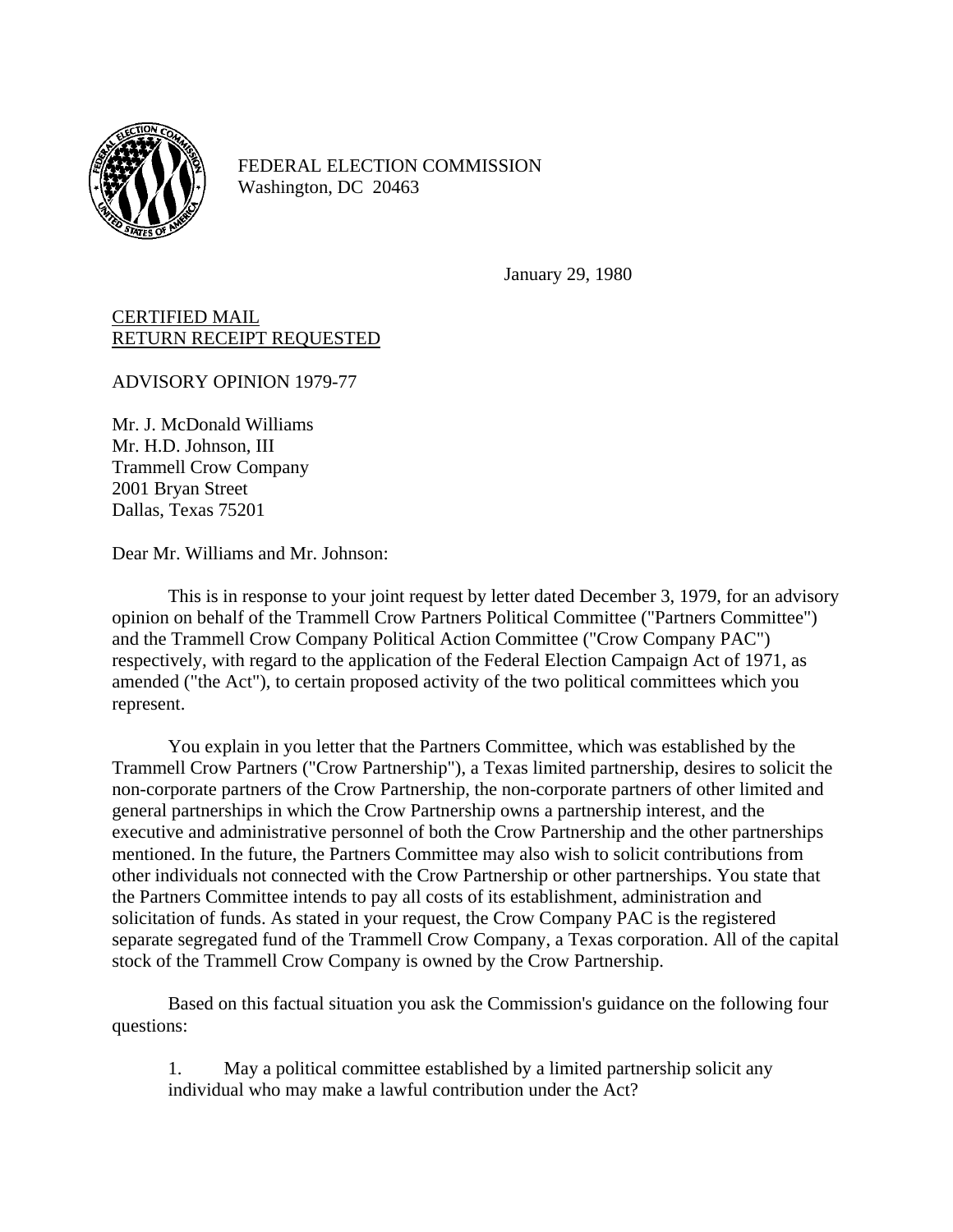2. May the Trammell Crow Company, a Texas corporation, provide the Partners Committee with the services of regular corporate employees to provide the Partners Committee with legal and accounting assistance solely for the purpose of ensuring compliance with the Act assuming that the Partners Committee will not reimburse the corporation for the time expended by such employees?

3. Does the term "stockholder" defined at 11 CFR 114.1(h) include the partners of a partnership which is the sole stockholder of a corporation so as to permit the Crow Company PAC to solicit contributions from the partners of the Trammell Crow Partnership which owns all capital stock of the corporation?

4. To what extent must the Partners Committee and the Crow Company PAC aggregate contributions by a single contributor to both committees and contributions by the committees to a single candidate? Are the two committees deemed affiliated under the Act?

In response to your first question, the Commission concludes that under the Act a political committee established by a limited partnership is treated the same as any other political committee which is not the separate segregated fund of a corporation. Thus, a political committee established by the Crow Partnership, a limited partnership, would be free to solicit contributions from any individual who could otherwise make a lawful contribution under the Act. Permissible solicitees of the Partners Committee may include non-corporate partners of the Crow Partnership; non-corporate partners of other limited or general partnerships in which the Crow Partnership owns a partnership interest; and the executive and administrative personnel of both the Crow Partnership and other general partnerships.

With regard to question 2 concerning legal and accounting services, the Commission concludes that, subject to Commission regulations at 11 CFR 114.1(a)(2)(vii), the Trammell Crow Company may provide the Partners Committee with corporate employees who render legal and accounting services solely for the purpose of ensuring the Committee's compliance with the Act. See 2 U.S.C. 431(8)(B)(ix). Your request states that the Partners Committee will not pay or otherwise reimburse the corporation for the described compliance services which will be rendered only by employees who are regularly employed by the corporation. While such an arrangement would not result in a contribution from the corporation to the Partners Committee, the Committee would be required to report the compensation attributable to these services in accordance with the Act and Commission regulations at 11 CFR 104.

In question 3 you ask whether the partners of the Crow Partnership may be solicited for contributions to the Crow Company PAC on the basis that those partners are, in effect, stockholders of the corporation. The Commission concludes that individuals who have a

<u>.</u>

<span id="page-1-0"></span><sup>\*</sup> The Federal Election Campaign Act Amendments of 1979 have changed the language of the legal and accounting services exemption presently codified at  $2 \text{ U.S.C. } 431(e)(4)$ . The citation above is to the newly amended language. The new definitional provisions are contained in section 101 of the 1979 Amendments. Public Law No. 96-187 (1980).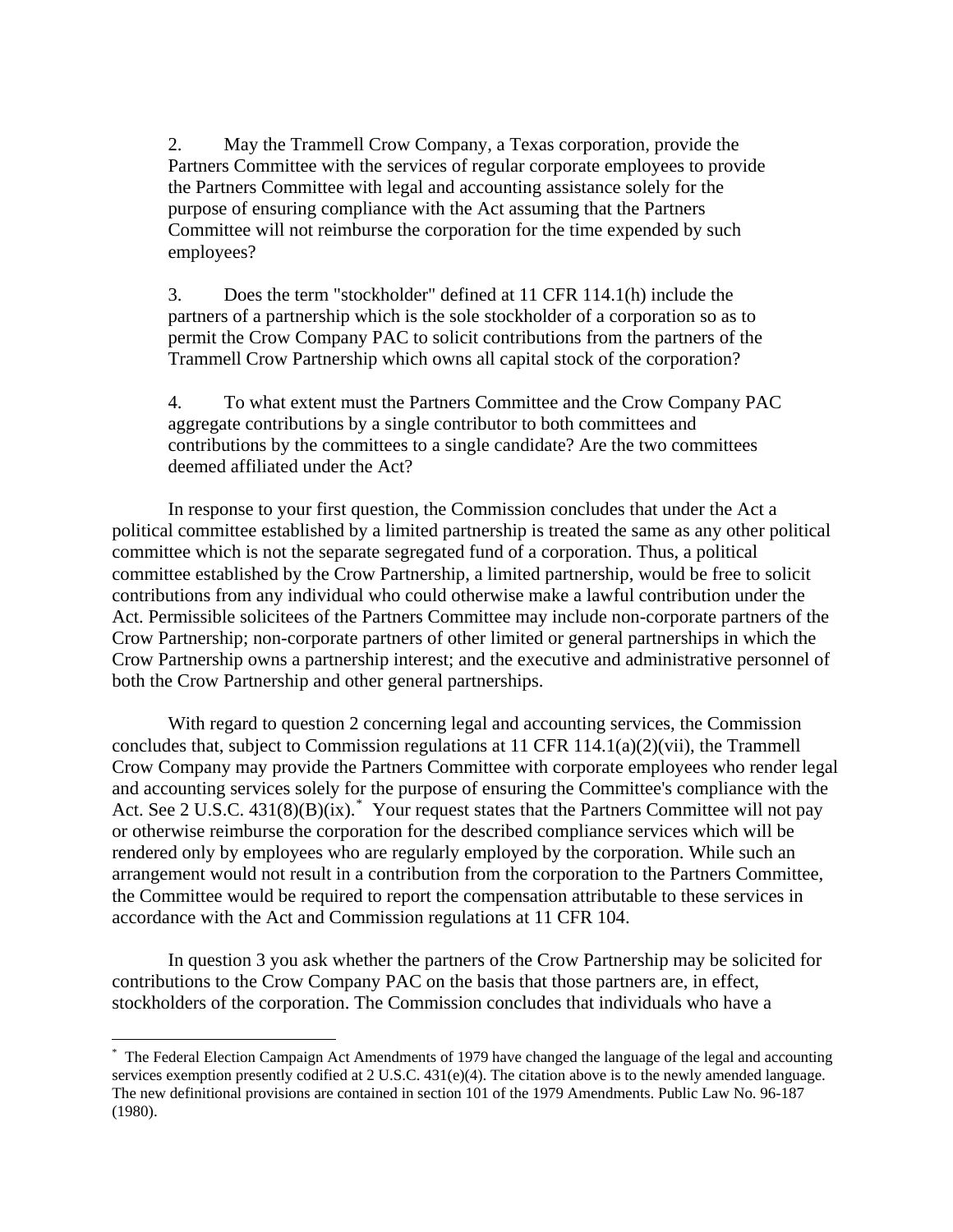partnership interest in the Crow Partnership way be solicited for contributions to the Crow Company PAC. Commission regulations at 11 CFR 114.5(g)(1) permit a corporation to solicit contributions to a separate segregated fund from executive personnel of the corporation's subsidiaries and affiliates. The Commission has frequently considered parent corporations and corporations operating under franchise agreements to be affiliates of subsidiary corporations and the franchise issuing corporations respectively, e.g., Advisory Opinions 1979-44, 1979-38, and 1977-70 (copies enclosed). In addition, the Commission held in Advisory Opinion 1978-75 that stockholders of the parent corporation of a wholly owned subsidiary may be solicited by the political fund of the subsidiary since stockholders of the parent are also, in effect, stockholders of the wholly owned subsidiary and since the separate segregated funds established by the parent or subsidiary would be subject to one set of contribution limits under 2 U.S.C. 441a(a). The situation presented in this opinion is materially indistinguishable. The individual partners, through the Crow Partnership, own all the stock of the Trammell Crow Company and, as discussed in response to question 4 below, the Partnership Committee (which is not under the solicitable class limitations of 2 U.S.C. 441b) and the Crow Company PAC are affiliated political committees for purposes of the Act's contribution limits. Accordingly, the Crow Company PAC may solicit those individuals who are partners of the Crow Partnership.

With regard to question 4 concerning the relationship between the Partners Committee and Crow Company PAC, you state that certain individuals who were instrumental in establishing the Partners Committee are executive officers of Crow Company as well as partners in the Crow Partnership. Based on this information and on the fact that the Crow Partnership owns all capital stock of the Trammell Crow Company, the Commission concludes that the Partners Committee is affiliated with the Crow Company PAC. The indicia for determining affiliation between political committees established, financed, maintained, or controlled by the same person or group of persons include: "ownership of a controlling interest in voting shares or securities." 11 CFR 100.14(c)(2)(ii)(A).

The partnership's ownership of controlling stock interest in the corporation and the fact that executive officers of the Trammell Crow Company are also partners of the Crow Partnership indicate an affiliated relationship between the Crow Partnership and the Trammell Crow Company, for purposes of the Act. Based on that relationship the Partners Committee and the Crow Company PAC are affiliated political committees. 2 U.S.C. 441a(a)(5) and 11 CFR 110.3(a)(1). Accordingly, all contributions made or received by either committee would be considered as made or received by a single committee for purposes of the contribution limits of 2 U.S.C. 441a(a). Each committee retains its separate identity for purposes of filing reports and statements required by the Act. See Advisory Opinions 1979-56 and 1979-68, copies enclosed.